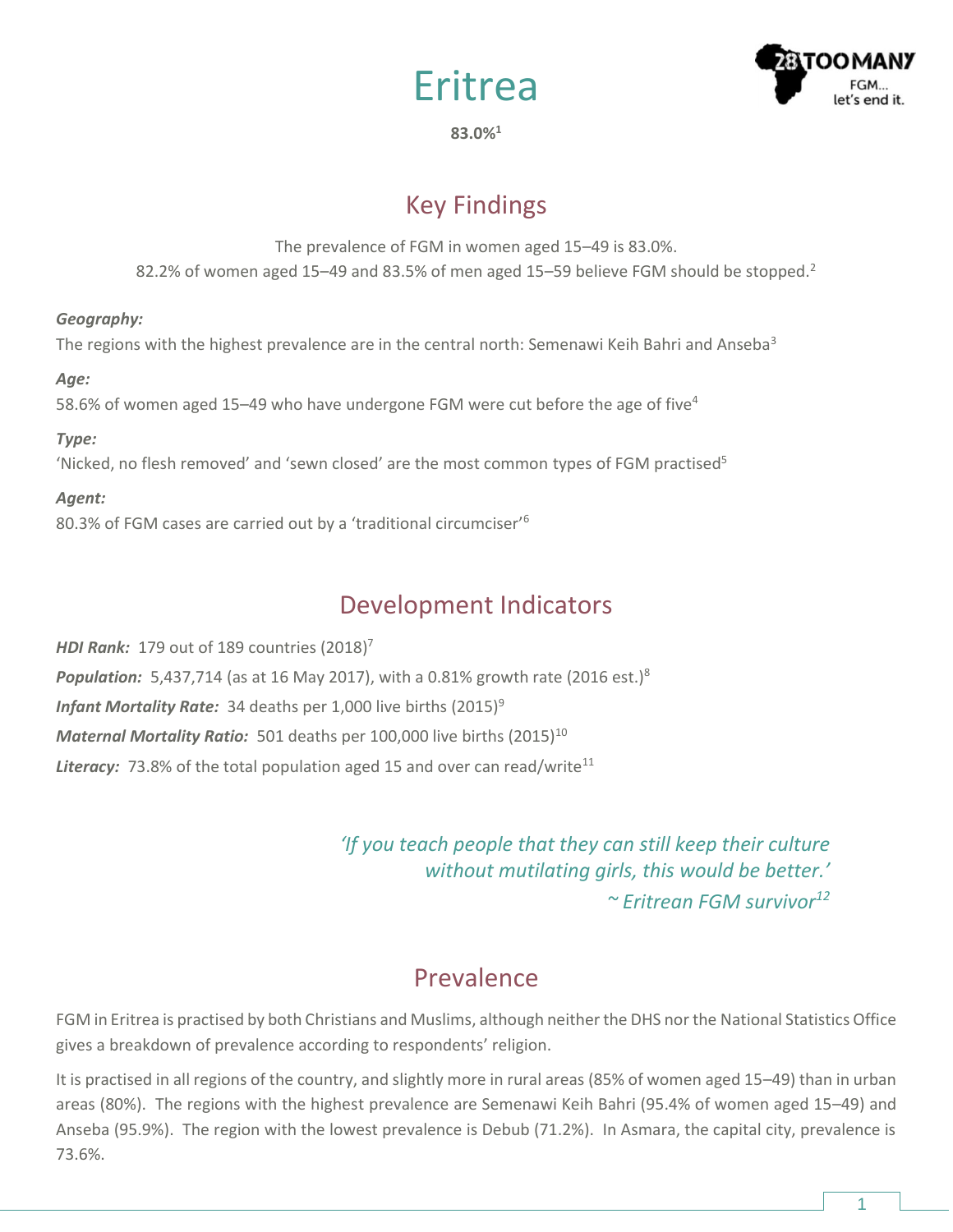

Prevalence is inversely correlated to increasing levels of education and wealth. $^{13}$ 

Between 2002 and 2010, the overall prevalence of FGM fell from 88.7% to 83.0%. Due to the large age-range of women included, however, the overall prevalence alone may not fully reflect the progress that has been made in recent years. Breaking down the most recent data by age group shows that the prevalence for women aged 45–49 is 93.1%, while for the youngest age group this has fallen to 68.8%. Despite the fact that a small proportion of women may be cut after the age of 15, the data demonstrates a clear trend towards lower prevalences among younger women.<sup>14</sup>



### Eritrean Law

In March 2007, the Eritrean Government passed legislation that specifically prohibits the practice of FGM (Proclamation No. 158/2007: 'A Proclamation to Abolish Female Circumcision'). It is not possible to obtain specific details on any prosecutions made in Eritrea to date.